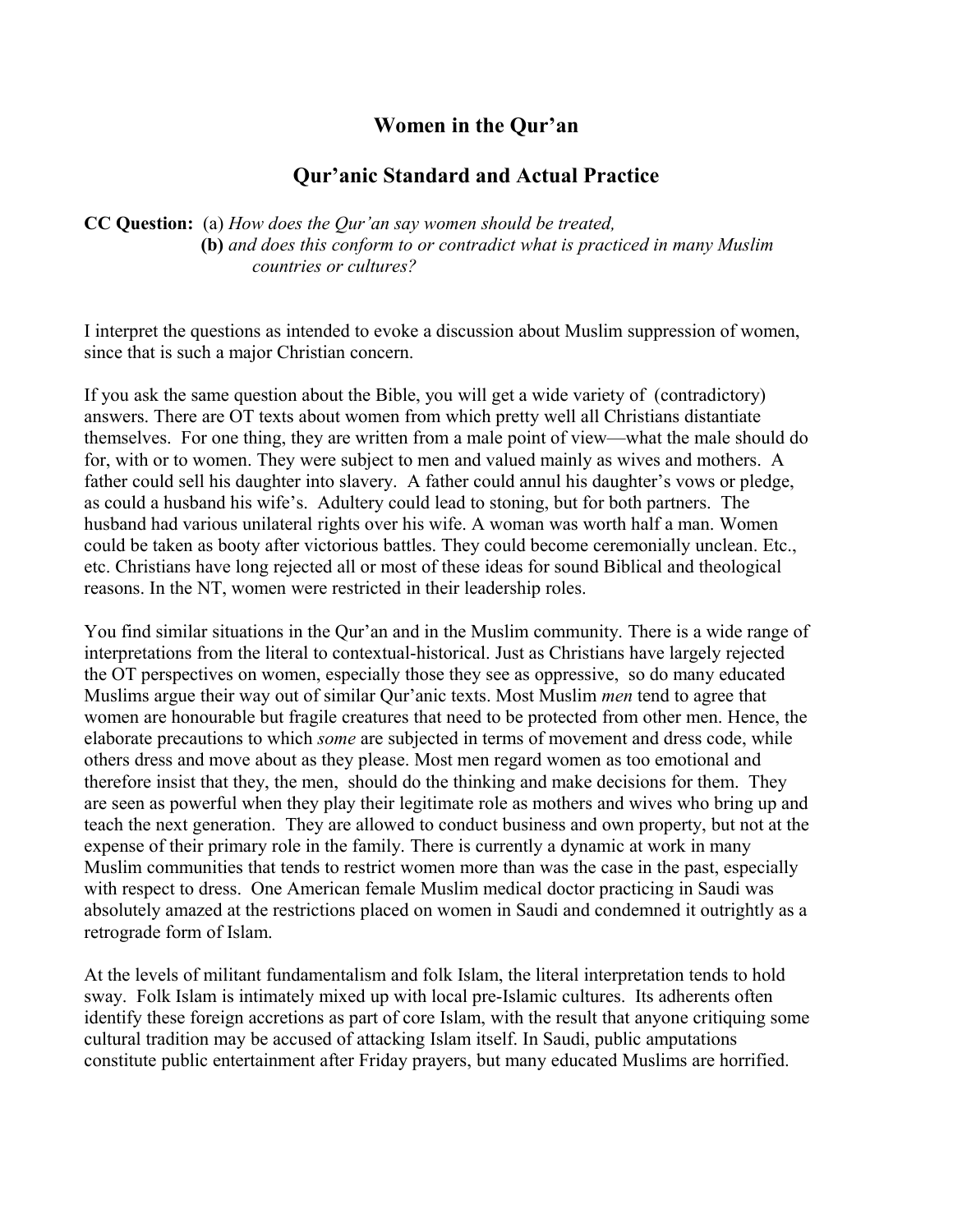The reality is that there is hardly any consistent pattern around the Muslim world. In many Muslim communities, women play a much larger role than the above would lead us to expect, while in most countries stoning and amputation form only a distant memory. And yet there have been several *female* Muslim heads of state in the largest Muslim countries! If Islam or the Qur'an were really as reprehensible and violent *in its core* as we witness today in some quarters, then the high civilization and culture they once reached would not have been possible.

A major difference between Christianity and Islam is that the former has experienced the philosophical developments from the Renaissance on—initially spurred on by Cordovan Islam up to the current climate in the West. Before those developments, Christian individuals, religious leaders and nations were cruel and intolerant in ways hard to believe today, even though we already had the Bible. The change towards more civilized relationships is due as much to those philosophical developments as to our reading of the Bible. Most Muslims have not gone through this development.

How should women be treated according to the Qur'an? Your answer will be determined by the approach you prefer, literal or contextual-historical. Does the practice of some countries reflect the Qur'an correctly? To the extent that it is the result of a literal interpretation and mixed up with traditional cultural accretions, in agreement with more liberal Muslims, I would say "No." But those who practice various forms of suppression of women, will, of course, answer "Yes!" They are the literalists. So, how and on what basis do I, a non-Muslim, answer these questions? Which is the true Islam or the right interpretation of the Our'an?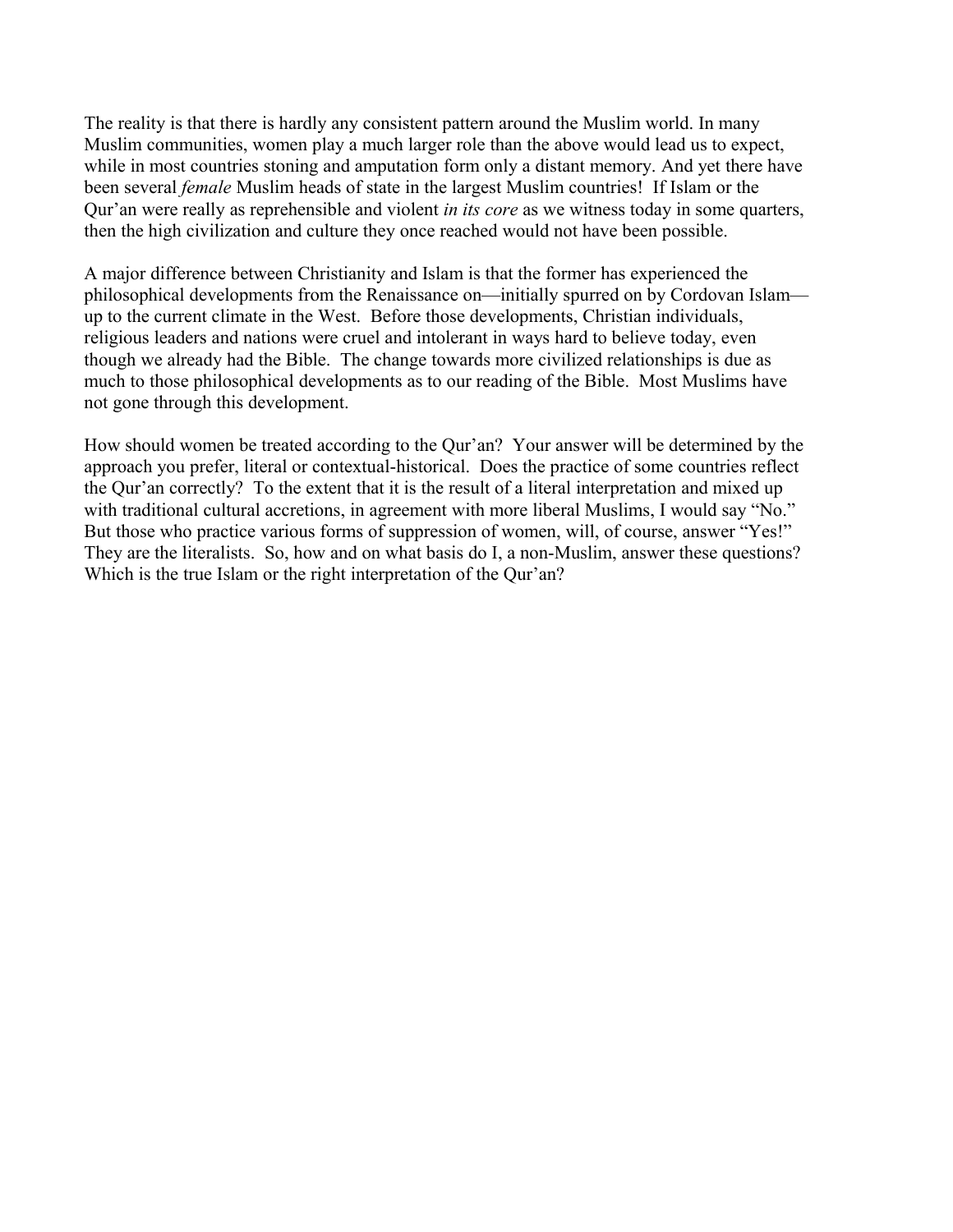## **NOTES:**

## **Volume 2**

pp. 55-64—re degrading Western women dress p. 56—Islam fears all women sexuality displays What is the Muslim standard? P 56-7—Gumi re restrictions on women p. 57-- also Adegbite and Suleiman—protection of honour p. 58—re uniforms p. 62—Failure to wear hijab leads to hell Zamfara women not in sports because of dress code p. 64 nurses uniforms 63 Kano—all school girls to wear hijab—p. 59-60—also nurses 134—Women not to lead men.

Volume. 6

p. 276-- re progressives and conservatives

p. 277ff—various contradictory opinions

p. 280—Prime Minister Bhutto of Pakistan

#### *THE KORAN INTERPRETED*

SURA 2 THE COW :

p. 24 Men told when they can engage in sex with wives in relation to Azumi. It is the men who are addressed, not the wives. There is equality language:

"They are a vestment to you and you to them."

p. 31 Not have sex when wife has period—till they are clean and "have cleansed themselves" "Your women are a tillage for you; so come unto your tillage as you wish…."

"Divorced women shall wait by themselves for three periods…."

p. 31-32 rules for divorce, but always addressed to men p. 33c

p. 34b If you die, leaving your wife, there should be a testament for them incl provision for a year.

SURA 4 WOMEN pp. 72-98

p. 72 Marry up to 4, provided you treat them equally. Most likely you cannot so treat them (p.  $91c$ 

Provide for them and clothe them and speak honourable words.

p. 73—Women inherit half of the men (p. 98)

p. 74—Women commit indecency—4 to witness vs them.

p. 75—Not inherit women vs their will

If you desire to exchange a wife for another—leave her with what you have given her.

List of women you may not marry.

p. 76—re marrying handmaidens…..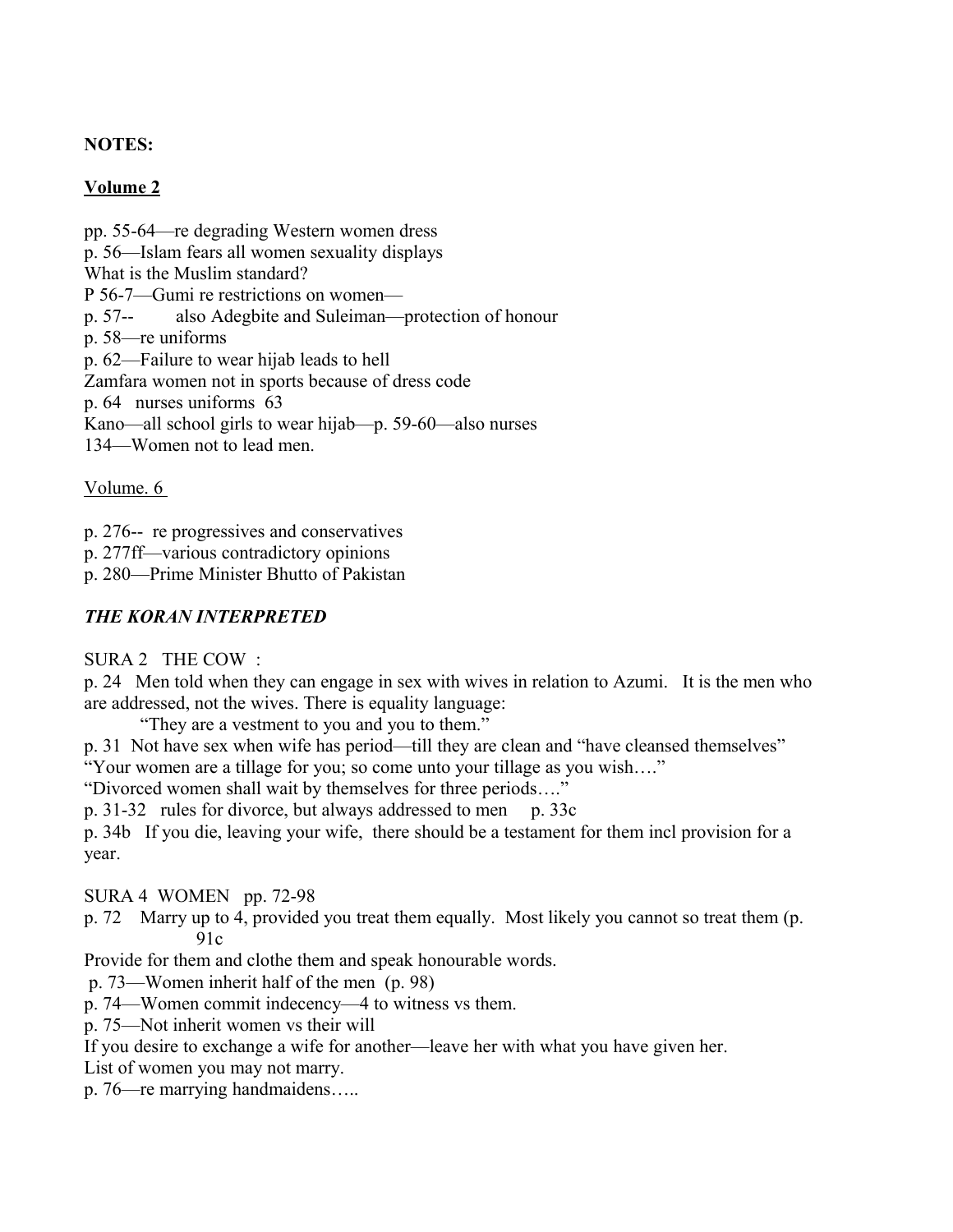p. 77—Men are managers over women

Women to obey; rebellious ones, send them to their couches. And beat them,.

p. 91—right settlement is better

## **SURA LIGHT PP.**

P. 355c—both men and women to cast down their eyes and guard their private parts. For women only it is added: "and reveal not their adornment…. Let them cast their veils. over their bosoms, and not reveal their adornment, save to their husbands or….(others listed)." Q 24:30

p. 356 Not stamp their feet to make their hidden ornaments known.

Do not force women slaves into prostitution.

## SURA THE CONFEDERATES pp.

- 432 Divorcing wife before having sex—make provision for her and set them free with kindliness.
- 433 When you ask Prophet's wife for something, do so behind a curtain; "that is cleaner for your hearts and theirs.

434 Whom the Prophet's wives may touch….

Prophet's wives to "draw veils close to them"

WIKIPEDIA Introduction

# **Women in Islam**

<span id="page-3-2"></span><span id="page-3-1"></span>From Wikipedia, the free encyclopedia Jump to: [navigation,](#page-3-2) [search](#page-3-1) Part of **a** series on

The complex relationship between women and Islam is defined by both Islamic texts and the [history](file:///wiki/History_of_Islam) and culture of the [Muslim world.](file:///wiki/Muslim_world)[\[2\]](#page-3-0)

<span id="page-3-0"></span>*[Sharia](file:///wiki/Sharia)* (Islamic law) provides for differences between [women's and men's roles,](file:///wiki/Gender_roles_in_Islam) rights, and obligations. [Majority Muslim countries](file:///wiki/Majority_Muslim_countries) give women varying degrees of rights ...based on different interpretations. Scholars and other commentators vary as to whether they are just and whether they are a correct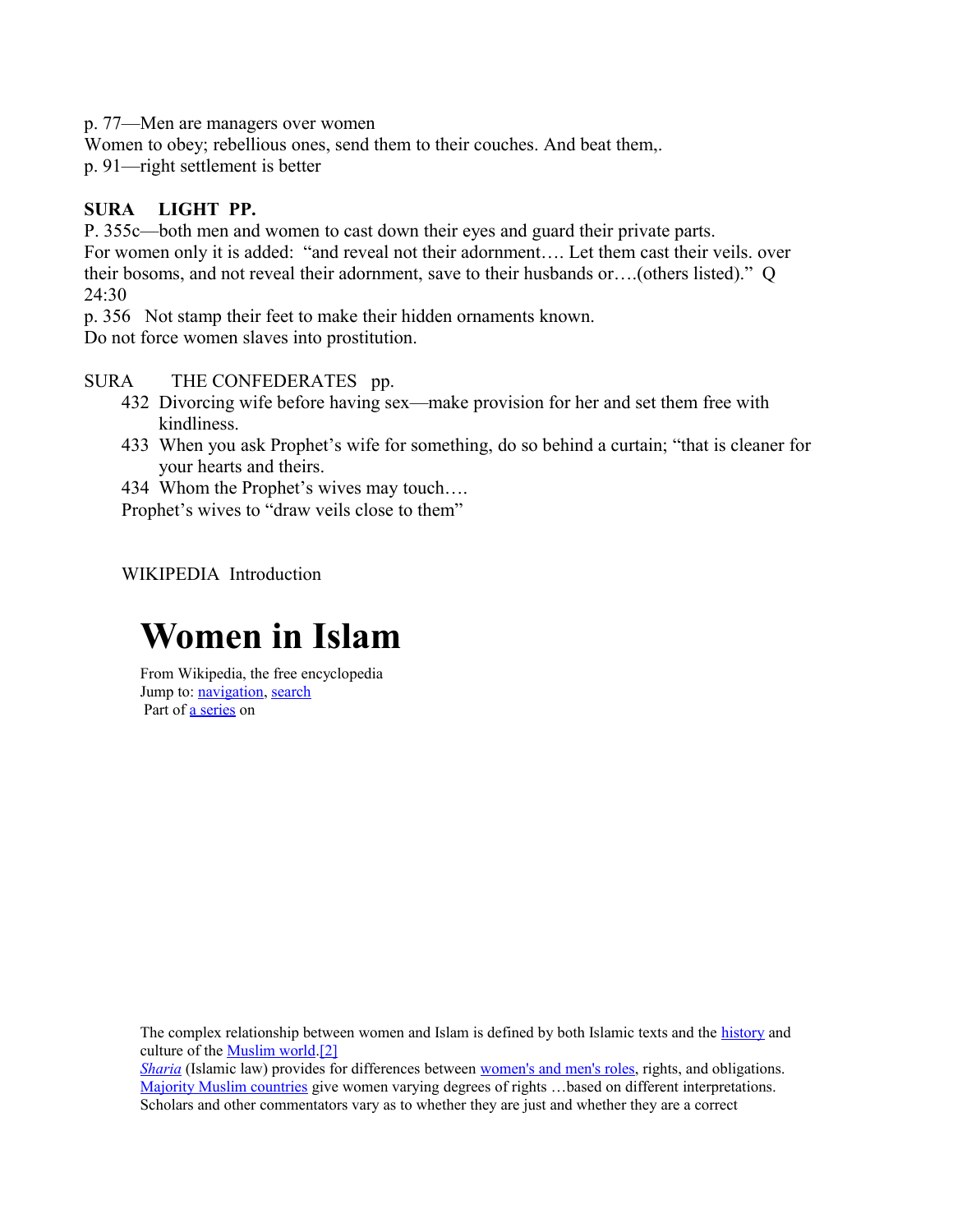<span id="page-4-1"></span>interpretation of religious imperatives. Conservatives argue that differences between men and women are due to different status and ), p. 278 </ref> while [liberal Muslims,](file:///wiki/Liberal_movements_within_Islam) [Muslim feminists,](file:///wiki/Islamic_feminism) and others argue in favor of other interpretations. Some women have achieved high political office in Muslim majority states. [\[3\]](#page-4-1)

Rights of women in Islam today often seen as severely restricted, but compared to the situation which Muhammad found in place, he liberated them considerably.

<span id="page-4-0"></span>[William Montgomery Watt](file:///wiki/William_Montgomery_Watt) states that Muhammad, in the historical context of his time, can be seen as a figure who promoted [women's rights](file:///wiki/Women%E2%80%99s_rights) and improved things considerably. Watt explains: "At the time Islam began, the conditions of women were terrible - they had no [right to own property,](file:///wiki/Property) were supposed to be the property of the man, and if the man died everything went to his sons." Muhammad, however, by "instituting rights of property ownership, inheritance, education and divorce, gave women certain basic safeguards." $[11]$ 

Thousands of sources, many contradictory. Best